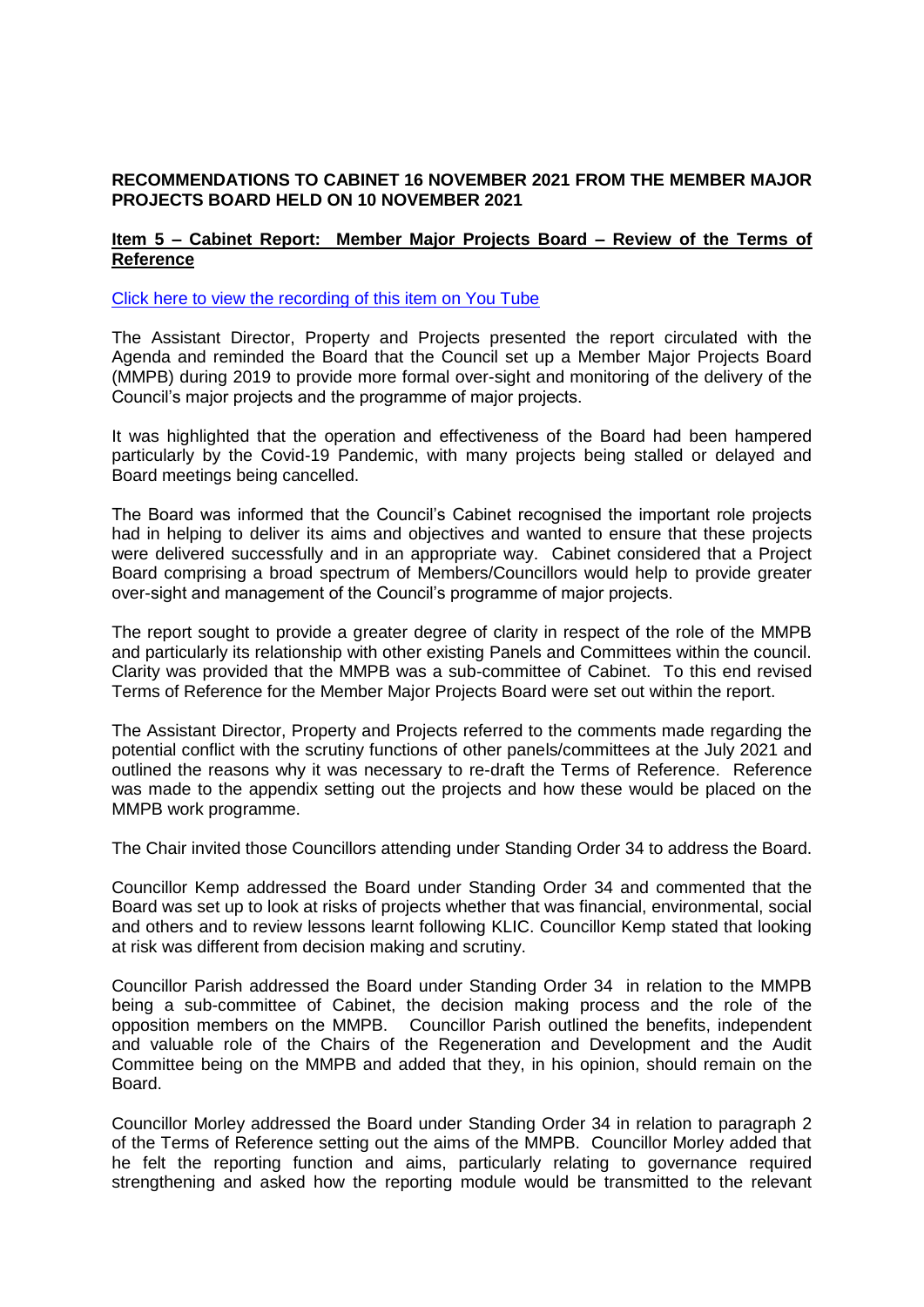scrutiny panels to enable them to monitor projects. Councillor Morley asked if section 2.2 could be looked at to consider the points he had raised.

Councillor Joyce referred to 2.1(a) and asked if there should be a specific figure defining a "major project" and that would be a matter for Cabinet to decide.

Councillor Joyce referred to 2.1 (b) operate on behalf of the Cabinet, to provide assurance that the council's major projects programme is run in accordance with the Officer Major Projects Board Terms of Reference and commented that if the words operate on behalf of the Cabinet could be deleted this would be acceptable.

In response, the Leader explained that he was happy to discuss the above proposed wording outside of the meeting in consultation with the Monitoring Officer and undertook to revise the proposed wording as set out above.

Councillor Rust commented that she felt the terms of reference as set out were woolly and did not give the lay outsider anything concrete and how robust it was. Councillor Rust added that this was set up to achieve something, but she felt it was a box ticking exercise and that proposed changes looked like Cabinet wanted to mark their own homework. Councillor Rust concluded by commenting that she was uncomfortable with the proposed changes could not support them.

The Chair responded to the comments made by Councillors Parish and Rust and outlined the purpose of the MMPB and the role and importance of the Scrutiny Panels. The Chair reaffirmed that the MMPB was a sub-committee of Cabinet.

Councillor Blunt addressed the Board in relation to the definition of a major project not just being in relation to money but resources, impact, etc and there was more than one definition and through the process officers would determine the definition and this could then be debated before it became a major project. Councillor Blunt commented that the Council needed to think about processes going forward and one of the key issues was to ensure the MMPB focused on risk and looked at each of the key indicators for each project to focus on. Councillor Blunt added that in his view it would be necessary to look at time, speed of delivery, capital and revenue implications, actual project definitions, resources and review them. Councillor Blunt commented that he hoped that all project documents presented to MMPB would enable the Board to review risks and identify if any projects being monitored on a RAG (Red, Amber, Green) rating moved into red or amber zones this would then require action and Opposition Members could ensure that reviews were completed.

Councillor de Whalley commented that the MMPB gave a more holistic approach to projects as opposed to panels where a specific project was debated in more detail. Councillor de Whalley agreed with the comments made by his fellow Independent Councillors that having the Chairs of the Regeneration and Development Panel and Audit Committee allowed a different perspective and helped Members to keep abreast of the whole picture and to bring any key issues back to panels. Councillor de Whalley also referred to the proposed membership of the MMPB.

The Assistant Director, Property and Projects responded to questions and comments relating to the definition of a major project,, the importance of the programme of projects providing an holistic view of what the organisation was facing, for example, financing, staff resources, etc. The development and scrutiny function of the panels and the link to the MMPB. In relation to the Terms of Reference, the Assistant Director advised that they had not changed much since 2019, but it was felt that the MMPB conflicted with the role, particularly the scrutiny function of the Panels and that it was important this was resolved first in order to to set up a system that worked properly.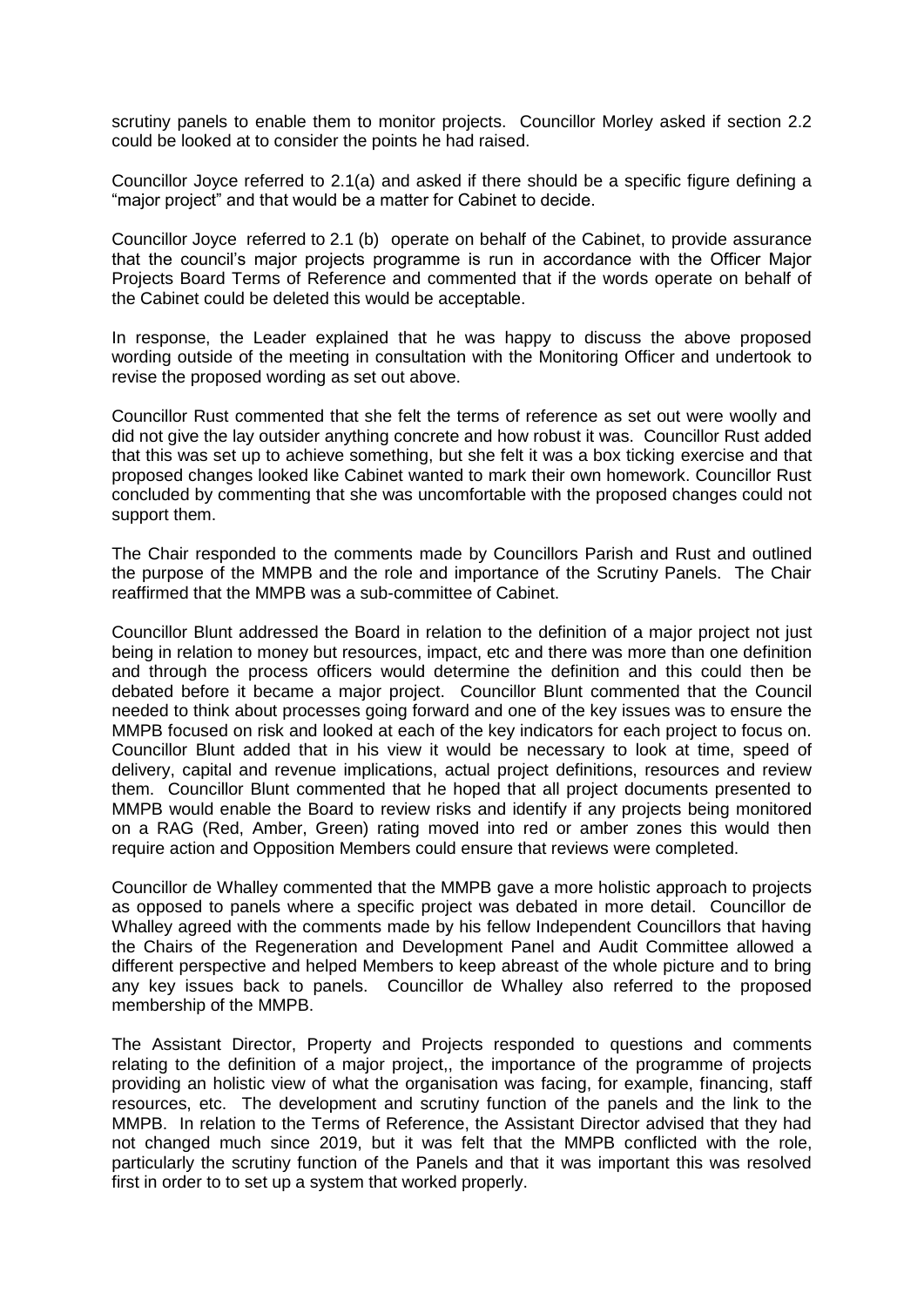The Monitoring Officer outlined the reason for the recommendation within the report and confirmed that the Chairs of the Audit Committee and Regeneration and Development Panel would need to come off the MMPB. This was because within their own respective panels they had terms of reference which involved scrutinising or auditing and potentially applying that function to the activities of the MMPB if the respective Chairs of the Audit Committee and Regeneration and Development Panels were on the MMPB they would therefore be marking their own homework. If issues were referred to their respective Panels if they had been involved in decision making on MMPB. Removing the Chairs mentioned above from the MMPB wold prevent conflict and support the correct operation of the panels.

Councillor Middleton stated that when issues were found with a previous major project, and gave KLIC as an example, everyone agreed that something like the MMPB needed to be set up in order for Councillors to keep a closer look on the decisions that the Council had made for its ongoing projects. Councillor Middleton outlined the arrangements in place prior to the MMPB being set up and this now provided Councillors with an overview of projects. The MMPB would look at how the projects were being progressed in line with certain criteria and if necessary, for example, a project was over budget or time then there would be an opportunity for the relevant panel to scrutinise the project.

In response to questions from Councillor Middleton on the role of the members of the MMPB having a conflict of interest if they were also a member of other panels, the Monitoring Officer explained that this would be in a position of conflict. The overall position of Members on the MMPB was that they were a sub-committee of Cabinet and therefore part of the decision making process. If the matter then went to a scrutiny panel or to Audit, the MMPB members would not want to be in a position of conflict. If a MMPB member found themselves in that situation they would then need to think what that meant, take advice and if necessary organise a substitute.

Councillor Joyce concurred with the comments made by Councillor Blunt with regard to impact.

Councillor Joyce further commented on scrutiny and potential stage conflict all sorts of ways and stated that he did not disagreed with the Monitoring Officer, but added that it was also the situation that any member of council can place any item on any panel agenda to be scrutinised if it was within that panel's remit and added that there was a clear potential for risk that covered all Councillors and to stop a Member going onto MMPB because they were a Member or Chair of a scrutiny panel might be a bridge too far.

In response to the comments and questions raised by Councillor Joyce, the Assistant Director, Property and Projects explained that the reason for removing the Chairs of the Regeneration and Development Panel and the Audit Committee was actually to protect the governance arrangements and the scrutiny function of the panel and Audit Committee.

At the invitation of the Chair, Councillor Morley addressed the Board with regard to the membership of the Board, performance reports presented to MMPB, comments made by Councillor Blunt, performance management tools and relevant data being produced for the MMPB and scrutiny panels in a constructive and equitable manner on progress on projects.

In response to comments made by Councillor Morley, the Assistant Director, Property and Projects explained that it would be necessary to redesign the process of reporting into the MMPB so that Members knew what they were looking at and why. This process redesign would then form part of the work programme for the MMPB and it could be that the Board identified specific projects from the Cabinet confirmed major projects list and that the relevant project lead officer be invited to attend the MMPB to provide a briefing on that